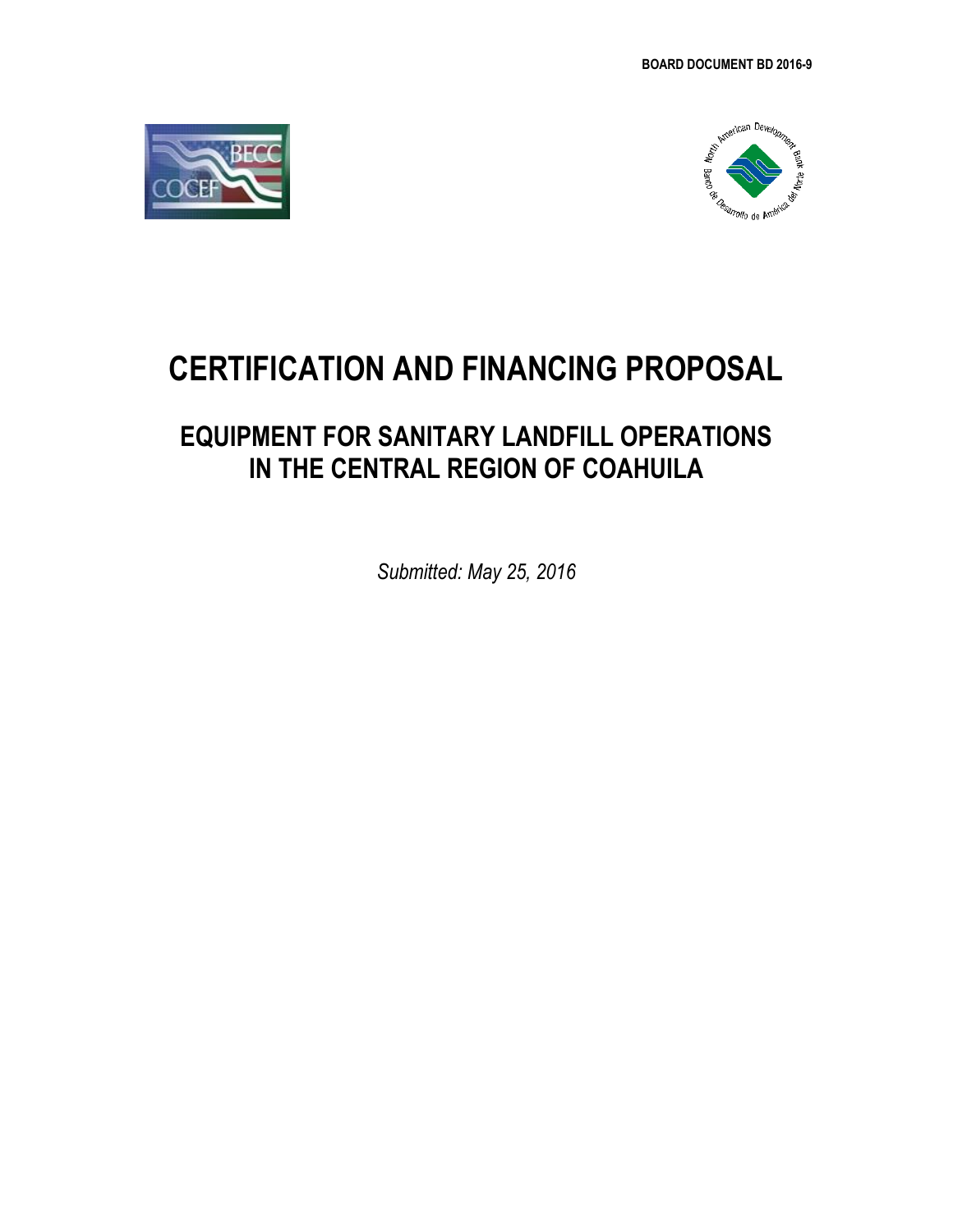# **CERTIFICATION AND FINANCIAL PROPOSAL**

# **EQUIPMENT FOR SANITARY LANDFILL OPERATIONS IN THE CENTRAL REGION OF COAHUILA**

# **CONTENTS**

|    |     |                                                                                                                | 2  |  |  |  |  |
|----|-----|----------------------------------------------------------------------------------------------------------------|----|--|--|--|--|
| 1. |     |                                                                                                                |    |  |  |  |  |
| 2. |     | <b>CERTIFICATION CRITERIA</b>                                                                                  |    |  |  |  |  |
|    | 2.1 | <b>Technical Criteria</b>                                                                                      |    |  |  |  |  |
|    |     |                                                                                                                |    |  |  |  |  |
|    |     |                                                                                                                | 8  |  |  |  |  |
|    |     |                                                                                                                |    |  |  |  |  |
|    |     |                                                                                                                | 9  |  |  |  |  |
|    | 2.2 | <b>Environmental Criteria</b>                                                                                  |    |  |  |  |  |
|    |     | 2.2.1. Compliance with Applicable Environmental Laws and Regulations  9                                        |    |  |  |  |  |
|    |     |                                                                                                                | 10 |  |  |  |  |
|    | 2.3 | <b>Financial Criteria</b>                                                                                      |    |  |  |  |  |
|    |     |                                                                                                                |    |  |  |  |  |
|    |     | 2.3.2. Program Criteria Compliance [11, 2010] Manuscritt, Program Criteria Compliance [11, 2010] Manuscritt, P | 13 |  |  |  |  |
|    |     |                                                                                                                | 13 |  |  |  |  |
| 3. |     | <b>ACCESS TO PUBLIC INFORMATION</b>                                                                            |    |  |  |  |  |
|    | 3.1 |                                                                                                                | 14 |  |  |  |  |
|    | 3.2 |                                                                                                                | 14 |  |  |  |  |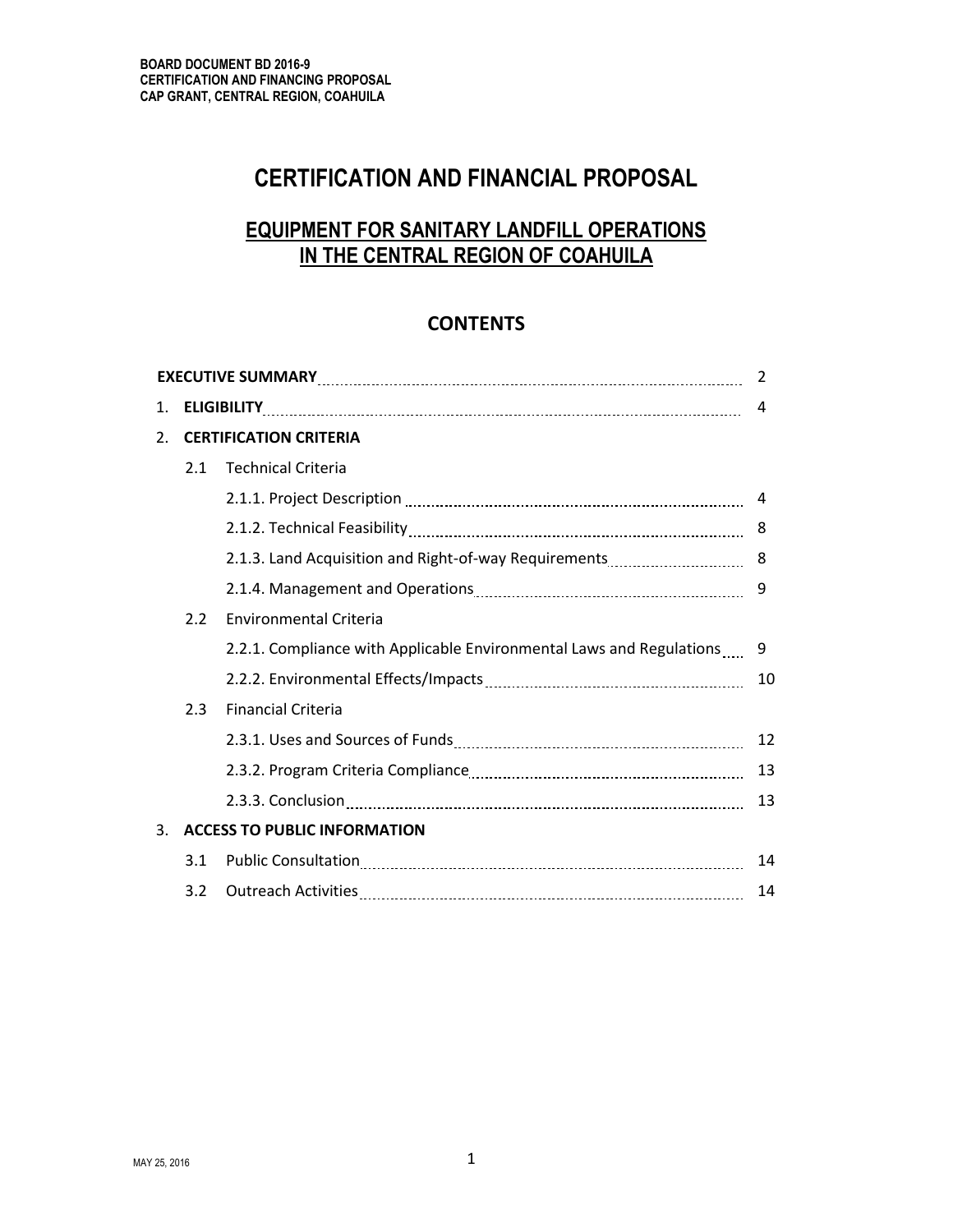# **EXECUTIVE SUMMARY**

# **EQUIPMENT FOR SANITARY LANDFILL OPERATIONS IN THE CENTRAL REGION OF COAHUILA**

| Project:                                    | The proposed project consists of the acquisition of heavy equipment<br>for the Central Region Landfill, which serves the municipalities of<br>Castaños, Frontera, Monclova, Nadadores and San Buenaventura in<br>the state of Coahuila, Mexico (the "Project").                                                                             |  |  |  |  |  |
|---------------------------------------------|---------------------------------------------------------------------------------------------------------------------------------------------------------------------------------------------------------------------------------------------------------------------------------------------------------------------------------------------|--|--|--|--|--|
| <b>Project Objective:</b>                   | The purpose of the Project is to maintain proper solid waste<br>management in the region through the purchase of equipment for<br>landfill operations, which will help reduce inadequate solid waste<br>disposal and related risks for soil and groundwater contamination,<br>as well as vector-related diseases and other harmful effects. |  |  |  |  |  |
| <b>Expected Project</b><br><b>Outcomes:</b> | The Project is expected to generate environmental and human<br>health benefits related to the following Project:                                                                                                                                                                                                                            |  |  |  |  |  |
|                                             | a) Optimize landfill operations for the disposal of up to 400<br>metric tons of solid waste per day;                                                                                                                                                                                                                                        |  |  |  |  |  |
|                                             | b) Fully comply with applicable laws and regulations; and                                                                                                                                                                                                                                                                                   |  |  |  |  |  |
|                                             | Continue providing proper waste disposal service for<br>$\mathsf{C}$<br>approximately 96,000 households.                                                                                                                                                                                                                                    |  |  |  |  |  |
| <b>Population Benefitted:</b>               | 345,797 residents of the central region of Coahuila. <sup>1</sup>                                                                                                                                                                                                                                                                           |  |  |  |  |  |
| <b>Project Sponsor:</b>                     | Patronato Pro Limpieza de los Municipios de la Región Centro del<br>Estado de Coahuila, A.C., the non-profit organization that operates<br>the regional sanitary landfill.                                                                                                                                                                  |  |  |  |  |  |
| <b>Project Cost:</b>                        | US\$554,340.                                                                                                                                                                                                                                                                                                                                |  |  |  |  |  |
| <b>NADB Grant Amount:</b>                   | Up to US\$500,000, from NADB's Community Assistance Program<br>(PAC) to cover up to 90% of the project cost. $^2$                                                                                                                                                                                                                           |  |  |  |  |  |

<sup>&</sup>lt;sup>1</sup> Source: Mexican national statistical institute, INEGI, Mexican Census 2010.<br><sup>2</sup> Since the project costs may be paid in pesos, the Bank is requesting a grant amount in dollars that will allow for possible fluctuations in the exchange rate.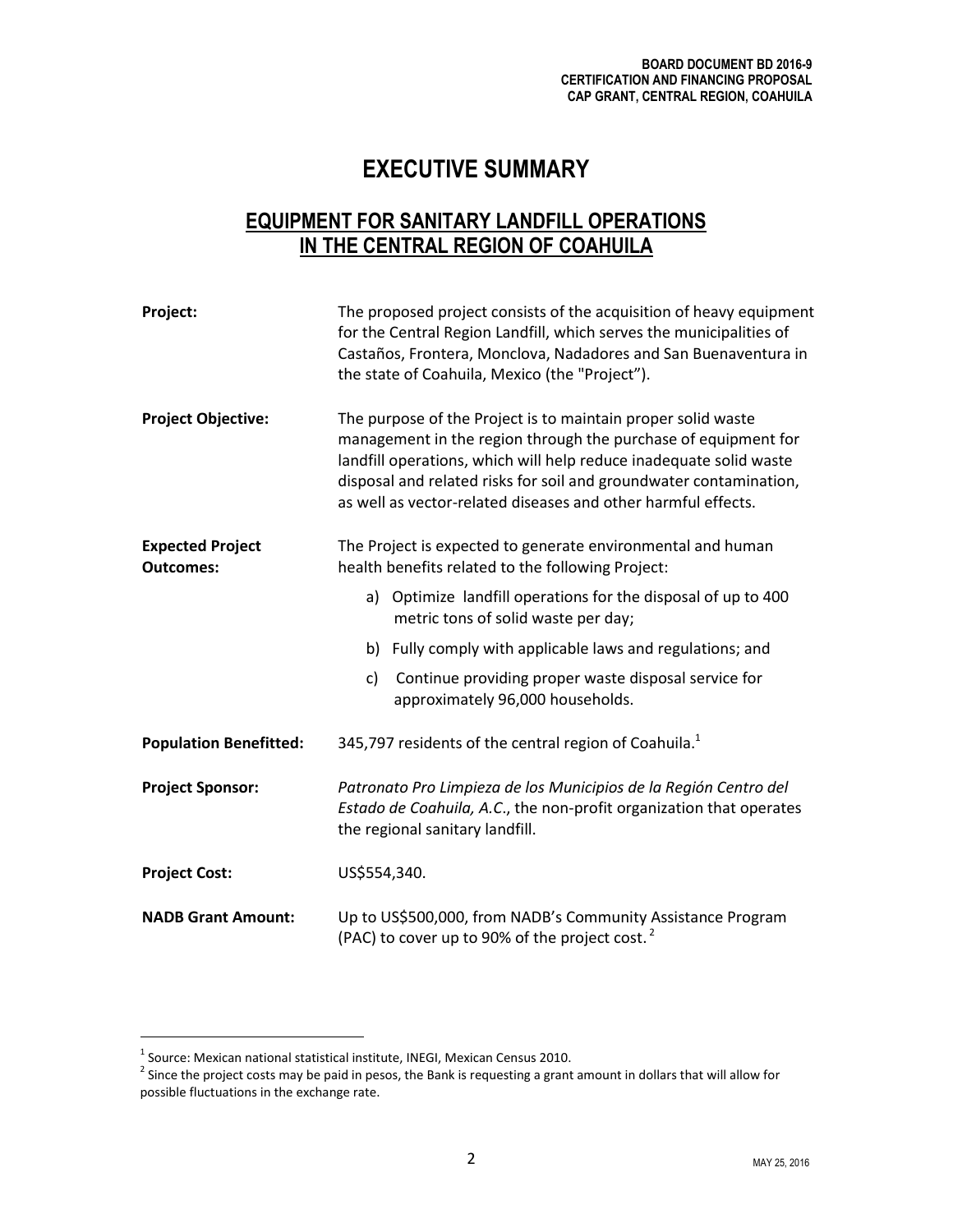#### **BOARD DOCUMENT BD 2016-9 CERTIFICATION AND FINANCING PROPOSAL CAP GRANT, CENTRAL REGION, COAHUILA**

**Uses & Sources of Funds: (US\$)**

| <b>Uses</b>    | <b>Amount</b> | %     |
|----------------|---------------|-------|
| Equipment*     | \$554,340     | 100.0 |
| <b>TOTAL</b>   | \$554,340     | 100.0 |
| <b>Sources</b> | <b>Amount</b> | %     |
| NADB CAP grant | \$498,906     | 90.0  |
| Sponsor equity | 55,434        | 10.0  |
| <b>TOTAL</b>   | \$554,340     | 100.0 |

\*Includes the service agreement and value-added tax (VAT).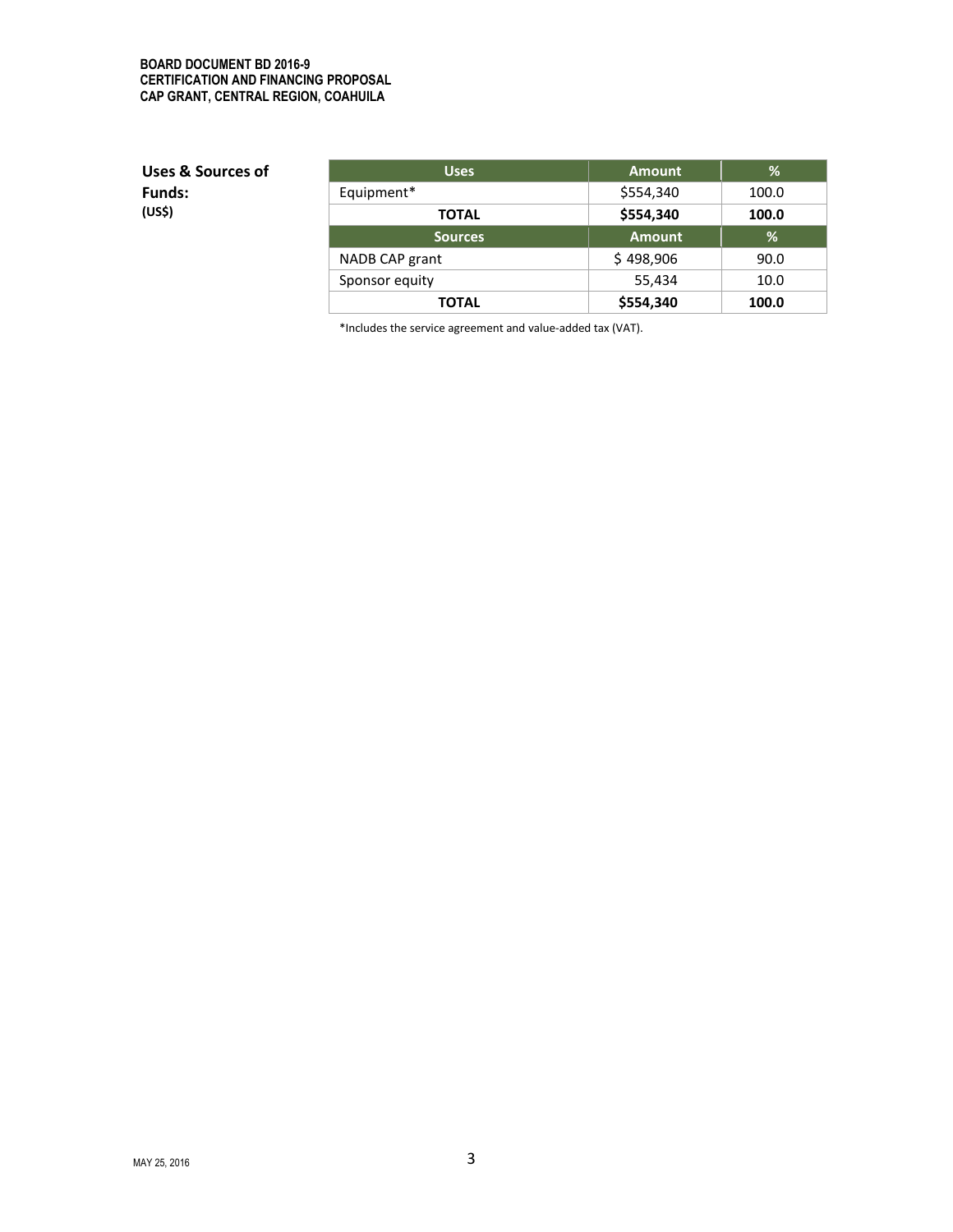# **CERTIFICATION AND FINANCING PROPOSAL**

# **EQUIPMENT FOR SANITARY LANDFILL OPERATIONS IN THE CENTRAL REGION OF COAHUILA**

# **1. ELIGIBILITY**

## *Project Type*

The Project falls within the eligible category of solid waste.

## *Project Location*

The Project is located in the central region of state of Coahuila, approximately 200 km (125 miles) southwest of the U.S.-Mexico border.

## *Project Sponsor and Legal Authority*

The Project sponsor is *Patronato Pro Limpieza de los Municipios de la Región Centro del Estado de Coahuila A.C.* ("Patronato Pro Limpieza" or the "Sponsor"), a partnership formed by the municipalities of Castaños, Frontera, Monclova, Nadadores and San Buenaventura and the steel mill, *Altos Hornos de México, S.A.B. de C.V.* (AHMSA). Patronato Pro Limpieza is a nonprofit organization founded in April 1995 to manage a regional landfill and strengthen the municipal solid waste management services of its member communities. The Sponsor has the legal authority and equity to develop the activities included in the Project.

# **2. CERTIFICATION CRITERIA**

# **2.1. TECHNICAL CRITERIA**

# **2.1.1. Project Description**

#### *Geographic Location*

The Project is located in the central region of Coahuila, which includes the municipalities of Castaños, Frontera, Monclova, Nadadores and San Buenaventura. The regional landfill that serves these five municipalities is located in Frontera, which borders Monclova to the northwest. Figure 1 shows the approximate location of the Project.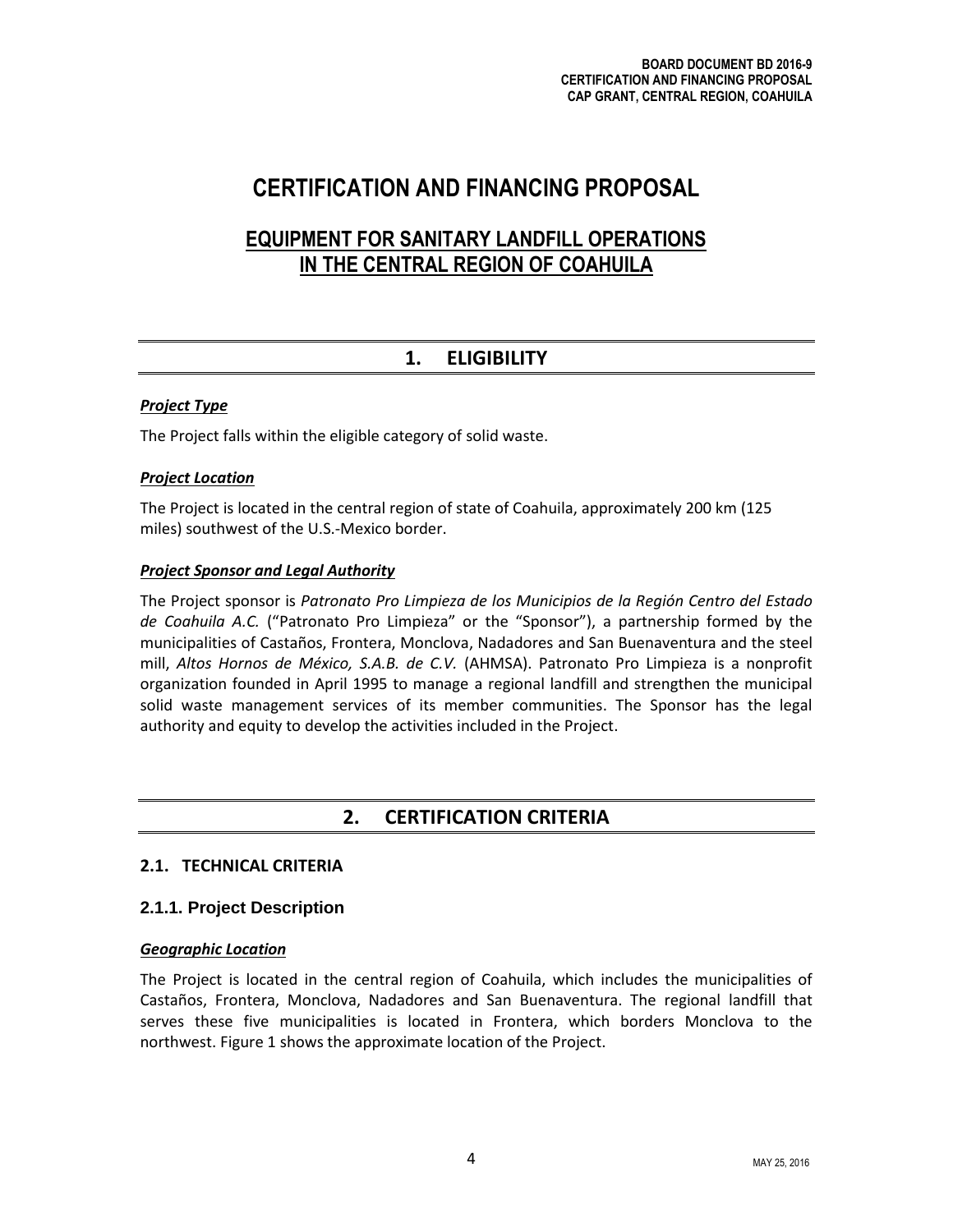USA

**Figure 1 PROJECT VICINITY MAP**

#### *General Community Profile*

According to the 2010 Mexican census, the municipalities of Castaños, Frontera, Monclova, Nadadores and San Buenaventura have a combined population of 345,797 residents, which represents 12.6% of the state's population. Altogether, they contribute 14.6% to Coahuila's gross domestic product (GDP). According to the 2009 economic census, the average per-capita income in the state of Coahuila is \$168,200 pesos. Table 1 shows the average per-capita income of each municipality participating in this Project.

| <b>City</b>                    | Population <sup>Al</sup> | <b>Average Per-</b><br><b>Capita Income</b><br>$(MXP)^B$ | % of State's<br>GDP <sup>B</sup> |  |
|--------------------------------|--------------------------|----------------------------------------------------------|----------------------------------|--|
| Castaños                       | 25,892                   | 83,423                                                   | 0.5%                             |  |
| Frontera                       | 75,215                   | 214,675                                                  | 3.5%                             |  |
| Monclova                       | 216,206                  | 225,679                                                  | 10.6%                            |  |
| <b>Nadadores</b>               | 6,335                    | 7,340                                                    | 0.0%                             |  |
| San Buenaventura               | 22,149                   | 12,400                                                   | 0.0%                             |  |
| Total                          | 345,797                  |                                                          | 14.6%                            |  |
|                                |                          |                                                          |                                  |  |
| State of Coahuila <sup>C</sup> | 2,748,391                | 101,015                                                  |                                  |  |

**Table 1 GENERAL ECONOMIC INFORMATION** 

A Source: INEGI, 2010 Mexican Census.

<sup>B</sup> Source: INEGI, 2009 Economic Census.

 $\textdegree$  Source of the average per capita income for the state, INEGI, Coahuila statistical perspective, December 2012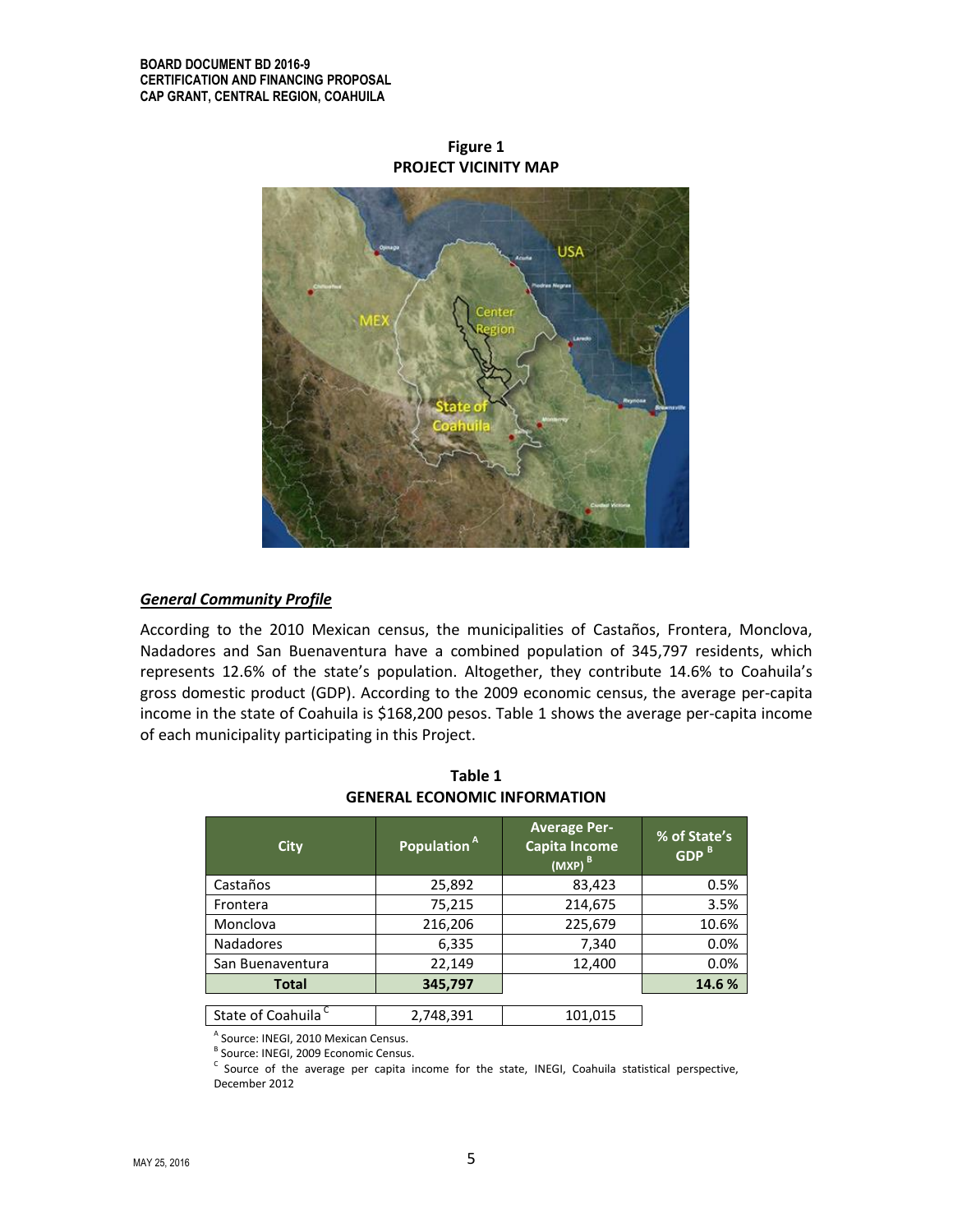According to the 2009 economic census, the economically active population in this region totals 79,350. Additionally the census describes that manufacturing constitutes the most important sector, employing 37.9% of the working population; commerce represents the second largest sector, employing 1.6% of the work force; and transportation contributes with 1.1% of total employment in the region.

Table 2 shows the status of basic public services and infrastructure for each of the municipalities participating in the Project.

| <b>Water System</b>          | <b>Castaños</b>                | <b>Frontera</b> | <b>Monclova</b> | <b>Nadadores</b> | <b>San</b><br><b>Buenaventura</b> |  |
|------------------------------|--------------------------------|-----------------|-----------------|------------------|-----------------------------------|--|
| Coverage                     | 87.1%                          | 96.5%           | 97.4%           | 95.8%            | 98.0%                             |  |
| Number of hookups            | 5,951                          | 18,692          | 56,834          | 1,702            | 6,029                             |  |
| <b>Wastewater Collection</b> |                                |                 |                 |                  |                                   |  |
| Coverage                     | 81.5%                          | 94.0%           | 97.9%           | 78.5%            | 90.2%                             |  |
| Number of connections        | 5,571                          | 18,220          | 57,122          | 1,394            | 5,550                             |  |
| <b>Wastewater Treatment</b>  |                                |                 |                 |                  |                                   |  |
| Coverage                     | $0\%$                          | $0\%$           | $0\%$           | $0\%$            | $0\%$                             |  |
| <b>Treatment facilities</b>  | None                           | None            | None            | None             | None                              |  |
| <b>Solid Waste</b>           |                                |                 |                 |                  |                                   |  |
| Collection coverage          | 98%                            | 95 %            | 98%             | 96 %             | 95 %                              |  |
| Final disposal               | <b>Central Region Landfill</b> |                 |                 |                  |                                   |  |
| <b>Street Paving</b>         |                                |                 |                 |                  |                                   |  |
| Coverage (urban area)        | No data available              |                 |                 |                  |                                   |  |

**Table 2 BASIC PUBLIC SERVICES AND INFRASTRUCTURE**

Source: INEGI, Census 2010.

#### *Solid Waste Management Profile*

In an effort to improve solid waste management in the central region of Coahuila, in April 1995, prior to the establishment of state and federal regulations, AHMSA promoted the creation of Patronato Pro Limpieza, a nonprofit organization formed by the municipalities of Castaños, Frontera, Monclova, Nadadores, San Buenaventura, and AHMSA.

This public-private partnership has proven to be successful for many years in the municipality of Monclova and surrounding communities, as private-sector participation has provided an element of continuity during changes in municipal government. Under this scheme, AHMSA acts as the head of the Patronato Pro Limpieza and operates the regional landfill, controls the budget and maintains the vehicles used for landfill operations. Each Municipality pays a monthly fee that all together covers 50% of the total cost of operating the landfill and AHMSA provides the other 50%.

The regional landfill began operations in 1995 and is classified as a Type A landfill (more than 100 metric tons per day). It complies with Mexican federal standard NOM-083 SEMARNAT-2003, and is expected to have a total of 16 cells with an overall useful life through 2035. The landfill occupies 50 hectares (123.5 acres) of land west of Ciudad Frontera. Approximately 380 metric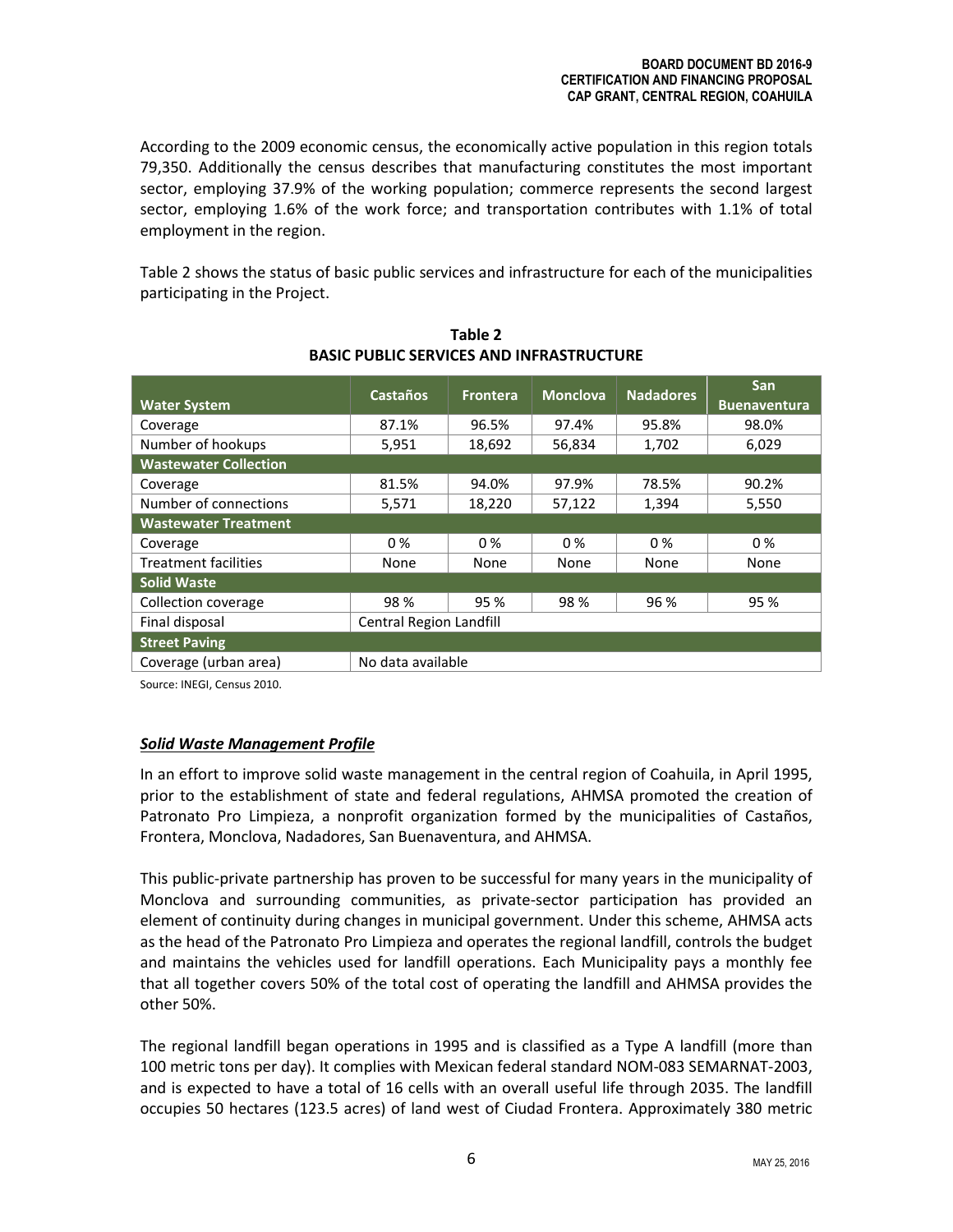#### **BOARD DOCUMENT BD 2016-9 CERTIFICATION AND FINANCING PROPOSAL CAP GRANT, CENTRAL REGION, COAHUILA**

tons of waste is deposited in the landfill on a daily basis. Cell No. 9 will reach full capacity in about one year. Cell No. 10 is currently under construction, and the Sponsor expects to initiate its operation by the end of 2016.

The Sponsor owns heavy equipment and machinery for landfill operations, including a dump truck (1998 model) to move soil and cover waste, a towable water tank (1998 model) for dust control and to support compacting, a 816-F compactor (2006 model), a 938 G backhoe to move soil, and a D7R bulldozer (model 1998) to spread soil and waste prior to compacting. The 1998 D7R bulldozer has already exceeded its expected useful life, requires constant repairs and jeopardizes proper solid waste management. Without the proposed equipment, the expected life of the landfill will be reduced and maintenance costs will increase.

#### *Project Scope and Design*

The proposed project consists of the acquisition of a bulldozer, Caterpillar D7 or similar, with the following specifications: an enclosed cabin, low ground pressure (LGP) tracks for added stability and greater surface area for more efficient waste compaction, along with an extended blade to facilitate waste dispersion and to protect the machine from waste passing over the top of the blade.

Figure 2 provides an example of the type and brand of bulldozer that may be purchased.



**Figure 2 EXAMPLE OF REQUIRED EQUIPMENT**

To assure adequate maintenance of the new equipment, the procurement process will also consider the purchase of a maintenance service package for a minimum of two years. It is estimated that once notice of grant approval is received, the procurement process will take approximately three to four months and will be carried out in accordance with NADB procurement policies and procedures. Table 3 shows the expected Project milestones.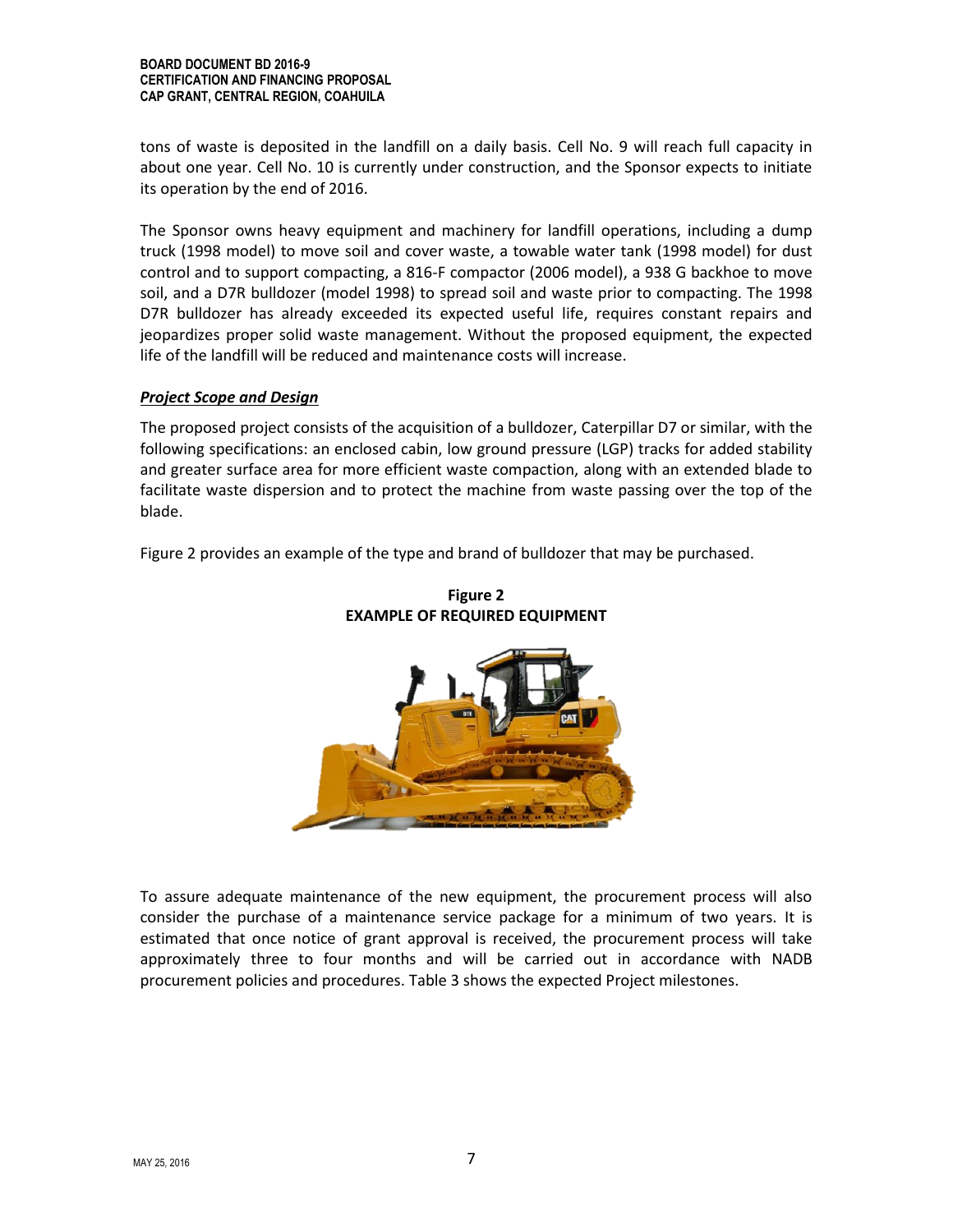**Table 3 PROJECT MILESTONES**

| <b>Key Milestones</b>  | <b>Status</b>                           |  |  |  |
|------------------------|-----------------------------------------|--|--|--|
| <b>Bidding process</b> | Anticipated for the third quarter, 2016 |  |  |  |
| Equipment delivery     | 4 months after notice to proceed        |  |  |  |

# **2.1.2. Technical Feasibility**

# **Design Criteria**

The main objective of the proposed Project is to provide a new D7 bulldozer to carry out landfill operations in an orderly and efficient manner and continue complying with Mexican standard NOM-083-SEMARNAT-2003. According to that standard, a sanitary landfill should provide for the final confinement of solid waste without harming or endangering the health and safety of the public.

NOM-083 requires that every landfill have an operation manual and a program to monitor and control environmental impacts. It includes basic operation and closure requirements, but does not specify the equipment required for that purpose. The basic operation requirements for a Type A landfill include solid waste confinement and compaction, daily covering of waste and controlling the unintended dispersion of light materials. It also stipulates that the separation of waste should not interfere with landfill activities. The basic landfill closure requirements include the capture of biogas and leachates, which then must be burned or recirculated back into the landfill, respectively.

# *Selected Technology*

Recommendations for appropriate equipment were prepared by the Sponsor based on experience, the size of the landfill and the amount of waste received. The equipment specifications were also selected taking into consideration the tasks required under NOM 083 for handling solid waste, which include: supplying, dispersing, and compacting cover material on a daily basis. BECC contracted a consultant to review the equipment proposed by the Sponsor to ensure that that it was appropriate and would allow the Sponsor to operate the landfill in compliance with the requirements. The consultant verified that based on the volume of waste received, the requested equipment is appropriate.

# **2.1.3. Land Acquisition and Right-of-way Requirements**

No land acquisition or rights-of-way are required for the Project. The Municipality of Frontera, a member of Patronato Pro Limpieza, holds the title to the landfill property where the equipment will be used.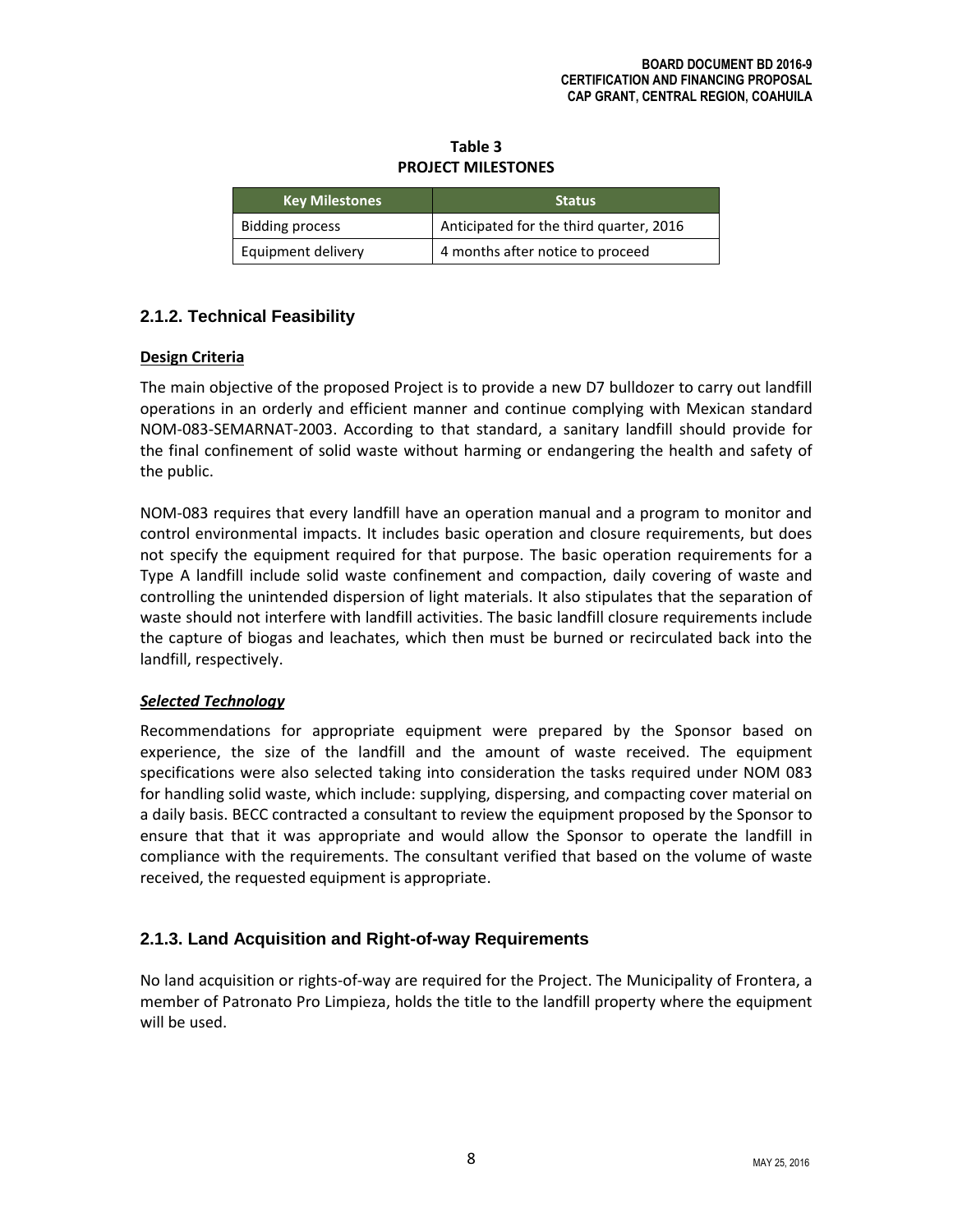# **2.1.4. Management and Operation**

Under Patronato Pro Limpieza, AHMSA is responsible for managing, operating and maintaining the regional landfill. Landfill operations are performed by a crew of 13 people: a sanitary landfill manager, a general supervisor, five equipment operators, three general laborers, three scale operators and a night guard. There are operation and maintenance (O&M) manuals in place that document routine tasks, as well as procedures to address unexpected conditions and ensure the proper operation of the solid waste system.

Each Municipality pays a monthly fee that altogether covers 50% of O&M costs, and AHMSA provides the other 50%. Patronato's Board of Directors meets every month in Monclova to review the budget, O&M costs and the equipment used in its operation. The estimated operating budget for the landfill is approximately \$12.6 million pesos annually. Based on the current O&M budget, those funds should be sufficient to support the estimated costs of the landfill operations, including equipment maintenance.

# **2.2. ENVIRONMENTAL CRITERIA**

Using deteriorated or inadequate equipment could compromise landfill operations and lead to groundwater and soil contamination, as well as create an environment conducive to harmful fauna and vectors. Implementing the Project will help the Sponsor continue to operate the landfill properly and in compliance with regulations, thus reducing potential environmental and human health risks related to the accumulation of improperly handled solid waste.

# **2.2.1. Compliance with Applicable Environmental Laws and Regulations**

#### *Applicable Laws and Regulations*

The Project does not require any environmental authorizations, as it consists of the acquisition of equipment. However, the equipment acquired through the proposed Project will support the Sponsor's compliance with the following Mexican laws and regulations:

- *General Law of Ecological Balance and Environmental Protection (LGEEPA)*, which establishes the environmental regulatory framework, expands the strategic vision and conveys specific powers and duties to the states and municipalities, so that environmental problems can be addressed directly.
- *General Law for Waste Prevention and Comprehensive Waste Management (LGPGIRS)*, which seeks to identify the criteria that should be considered by various levels of government in the generation and comprehensive management of solid waste, in order to prevent and control environmental pollution and ensure the protection of human health.
- *Mexican federal standard NOM-083-SEMARNAT-2003*, which specifies the environmental protection requirements for selecting, designing, constructing, operating,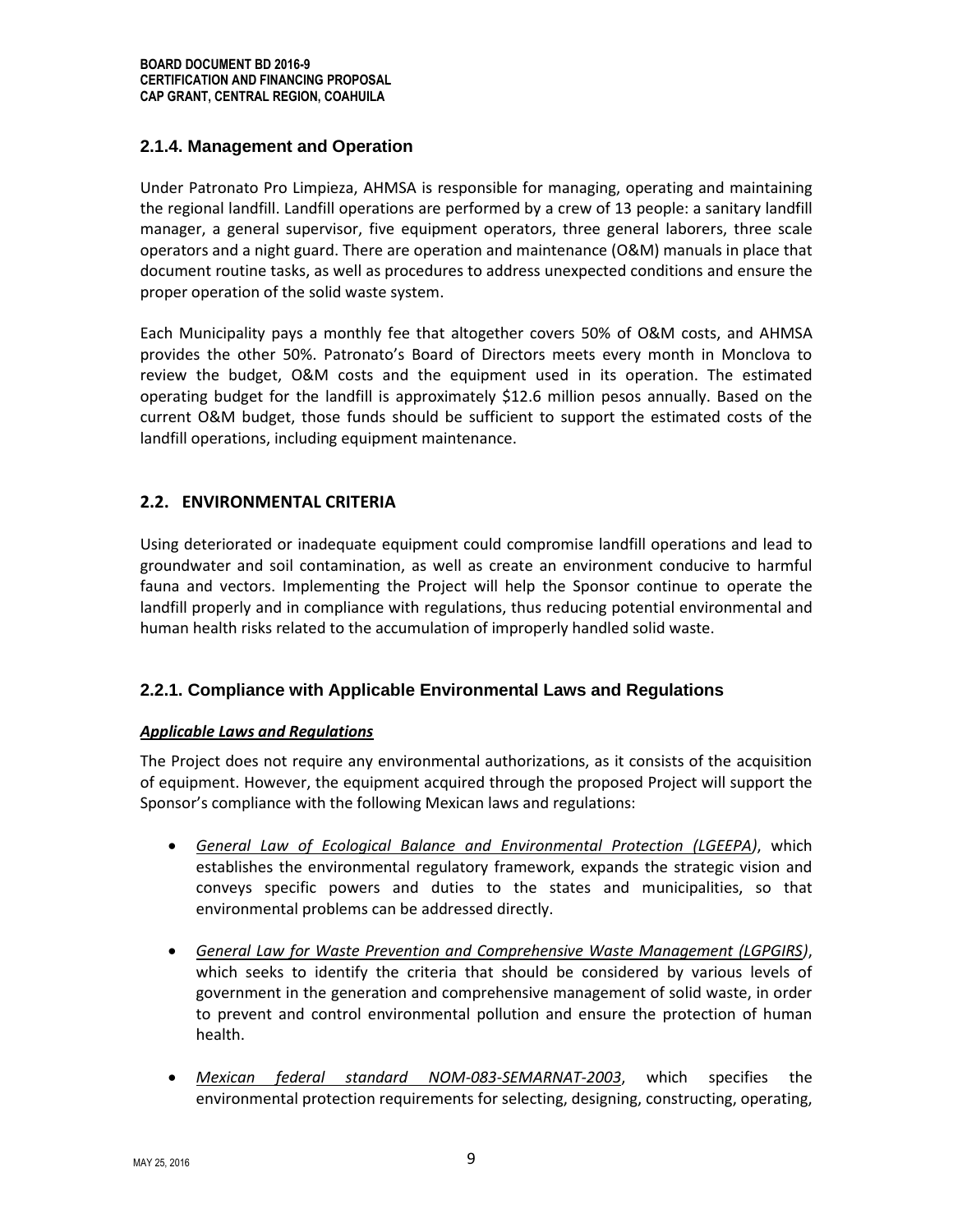monitoring, and closing final disposal sites and complementary works for municipal solid waste and waste requiring special handling.

 *Coahuila State Law for Waste Prevention and Comprehensive Waste Management*, which establishes the framework for environmental protection and waste management in Coahuila**.**

#### *Environmental Studies and Compliance Activities*

No environmental studies or compliance activities exist related to the acquisition of vehicles. On April 12, 2013, the Sponsor submitted an Environmental Impact Assessment (MIA) to the Office of Environmental Control and Urban Environment of Coahuila for the construction and operation of a regional landfill in the central region of the state. On April 21, 2013, the state environmental office issued the permit for the landfill.

## *Pending Environmental Tasks and Authorizations*

There are no environmental authorizations pending.

## *Compliance Documentation*

There is no compliance document required related to the Project.

# **2.2.2. Environmental Effects/Impacts**

# *Existing Conditions and Project Impact – Environment*

Improperly managed urban solid waste poses a risk to human health and the environment. Uncontrolled dumping and improper waste collection causes a variety of problems, including water pollution, the proliferation of insects and rodents, and increased flooding due to blocked drainage canals or gullies. In addition, it may result in safety hazards from fires or explosions.<sup>3</sup> Proper waste management also supports better control of related greenhouse gas (GHG) emissions that contribute to climate change, by facilitating methane capture.

Project implementation will allow solid waste materials to be processed in a confined structure, preventing their release into the surrounding environment. The Project is expected to generate environmental and human health benefits related to the following Project outcomes.

- Optimize landfill operations for the disposal of up to 400 metric tons of solid waste per day;
- Fully comply with applicable laws and regulations; and
- Continue providing proper waste disposal services for approximately 96,000 households.

<sup>&</sup>lt;sup>3</sup> Source: U.S. Environmental Protection Agency (EPA), EPA530-F-02-026a (5306W) Solid Waste and Emergency Response, May 2002 [\(www.epa.gov/globalwarming\)](http://www.epa.gov/globalwarming).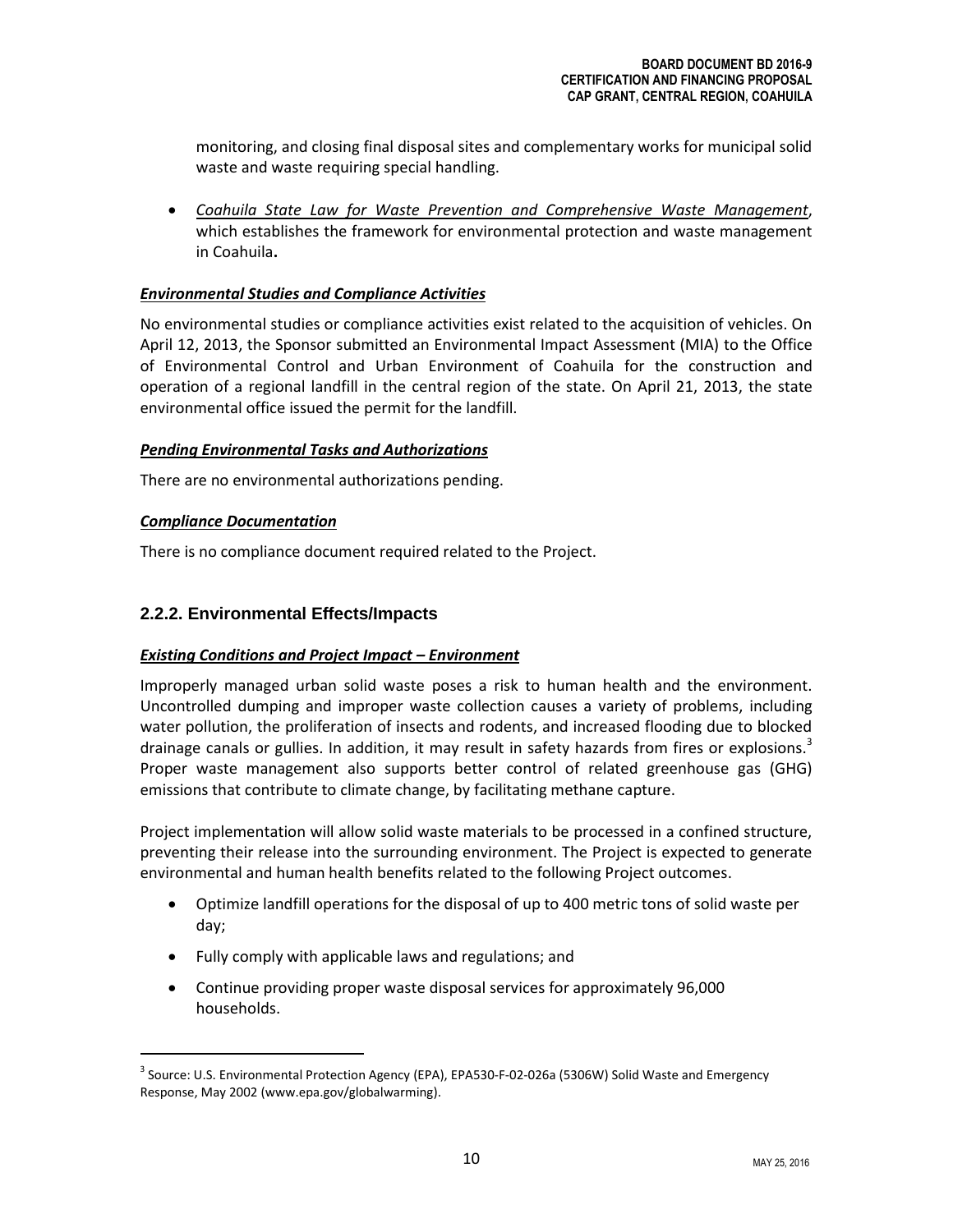There are environmental impacts associated with the daily operation of heavy equipment, such the emission of dust, air pollutants and noise, for which mitigation measures are required. However, when vehicles are operated and maintained properly, the environmental benefits of the Project outweigh the potential negative impacts, which in the long run are expected to be minimal when compared to the positive environmental impact of improving solid waste management and reducing soil and air contamination and risks to human health. Therefore, the environmental impacts resulting from Project implementation will be positive overall.

#### *Mitigation of Risks*

Although Project implementation will have no significant adverse impacts on the environment, the use of best management practices and compliance with local ordinances will address any potential temporary and minor adverse impacts. Equipment warranties and specifications also call for regular maintenance to prolong the useful life and efficiency of the equipment. A maintenance service contract will also be consider with the equipment to ensure the establishment of proper maintenance practices.

Moreover, the equipment purchased through the Project will be used to carry out activities that are inherently mitigation measures in and of themselves, as required by the solid waste management regulations. Specific mitigation measures using the new equipment are referenced in the landfill O&M manual, including: maintenance and repairs to access ways, cells and terminated areas; dust control; and capture of biogas and leachates.

#### *Natural Resource Conservation*

The implementation of the proposed Project will help prevent environmental degradation by supporting the ongoing operation of the sanitary landfill in compliance with applicable regulations.

#### *No-Action Alternative*

The no-action alternative was not considered viable, since the landfill requires new equipment in order to continue managing waste properly. The lack of adequate equipment could shorten the life of the landfill, lead to improper practices for waste containment and generate significant health and safety hazards for the public. The new equipment will replace the old vehicle, which is in poor working condition, preventing impacts associated with air quality and public health.

#### *Existing Conditions and Project Impact – Health*

The inadequate management of solid waste produces multiple negative impacts on human health and the environment. Even with the lack of epidemiological studies corroborating a direct link, it is widely recognized that agents exist in garbage that affect human health. Uncollected or inadequately confined waste can cause an increase in the number of registered cases of diseases such as: dengue, leptospirosis, gastrointestinal problems, breathing problems, skin infections and other problems that are worsened when the population lacks basic sanitary services. These same conditions may provoke frequent diarrhea that can lead to episodes of childhood malnutrition.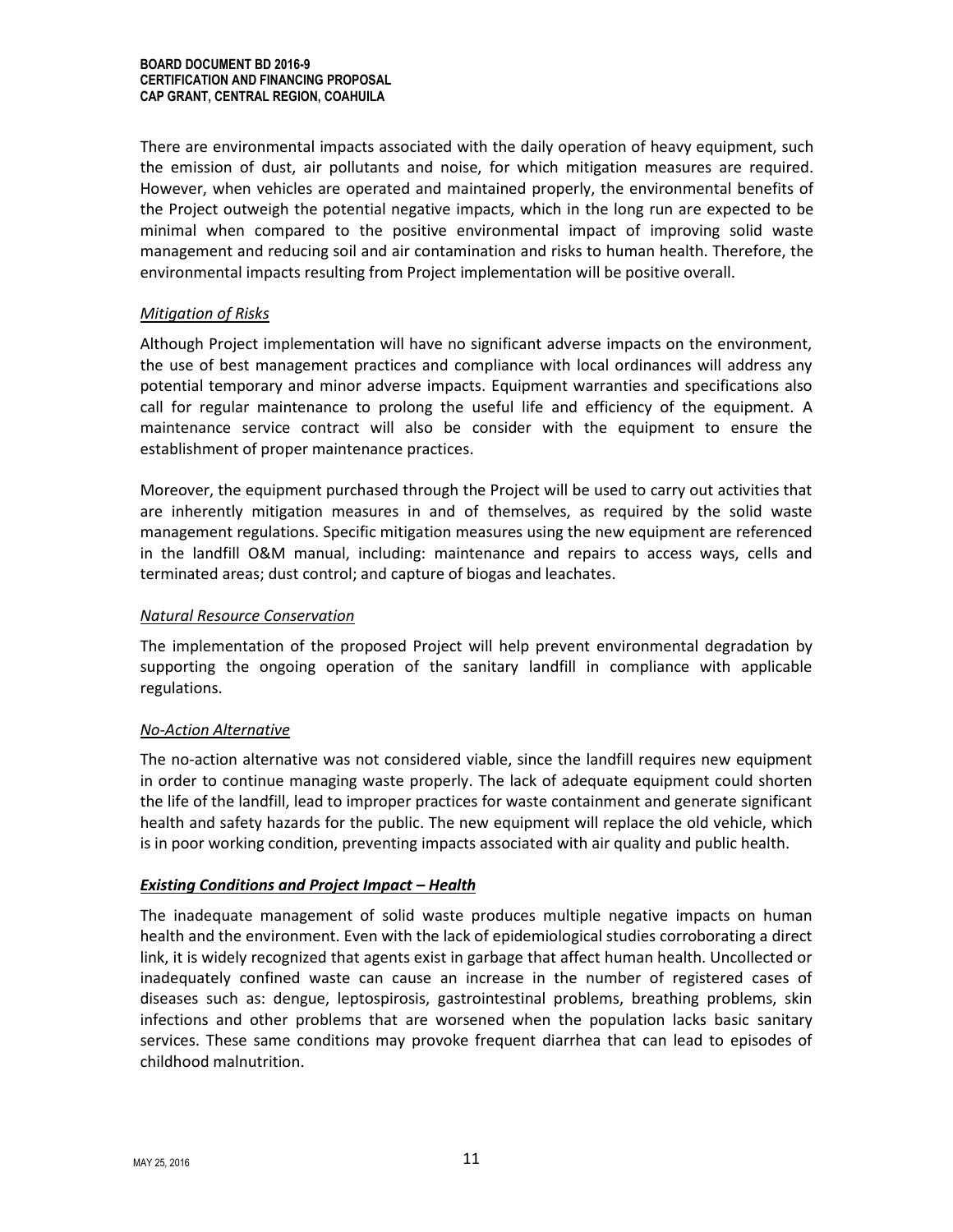Human health statistics for the central region of Coahuila are limited. However, the 1984-2010 annual morbidity statistics published by the Office of Epidemiology of the Mexican Ministry of Health include morbidity indicators for the state of Coahuila. Table 4 provides information on the leading causes of communicable diseases in Coahuila during the period from 2010-2013, which are typically related to improper solid waste management.

| <b>Disease</b>               | 2010    |         | 2011    |         | 2012    |         | 2013    |         |
|------------------------------|---------|---------|---------|---------|---------|---------|---------|---------|
|                              | Cases   | Ranking | Cases   | Ranking | Cases   | Ranking | Cases   | Ranking |
| Intestinal infections caused | 157,196 | 2       | 157,796 | 2       | 175.476 | 2       | 162,647 |         |
| by other organisms &         |         |         |         |         |         |         |         |         |
| undefined diagnosis          |         |         |         |         |         |         |         |         |
| Intestinal amebiasis         | 6,610   | 13      | 5,707   | 13      | 5,642   | 14      | 4,478   | 14      |
| Other helminthiasis          | 2,648   | 18      |         |         |         |         |         |         |
| Typhoid fever                | 2,563   | 19      | 2,794   | 20      | 3,095   | 19      | 2,651   | 18      |
| Paralhyphoid fever & other   | 11,610  | 8       | 9,528   | 10      | 10,745  | 9       |         |         |
| <b>Salmonellosis</b>         |         |         |         |         |         |         |         |         |

**Table 4 LEADING CAUSES OF COMMUNICABLE DISEASES IN THE STATE OF COAHUILA**

Source: Mexican Ministry of Health, Office of Epidemiology, Annual Morbidity Reports [http://www.epidemiologia.salud.gob.mx/dgae/infoepid/inicio\\_anuarios.html](http://www.epidemiologia.salud.gob.mx/dgae/infoepid/inicio_anuarios.html)

Project implementation is expected to prevent health risks associated with inadequately confined solid waste by supporting the continued operation of the sanitary landfill and thus reducing the possibility of human exposure to decaying garbage, and the creation of breeding grounds for disease-carrying vectors, such as flies and mosquitos.

# *Transboundary Effects*

Transboundary environmental impacts are not anticipated since the location of the landfill is not adjacent to the United States. However, indirect benefits are expected in the region due to the reduction of transmissible diseases related to the inadequate disposal of solid waste in the area.

# *Other Local Benefits*

Equipment acquisition strengthens the institutional capacity of Patronato Pro Limpieza and promotes sustainable development within the region, which will improve the quality of life in the area at large.

# **2.3. FINANCIAL CRITERIA**

# **2.3.1. Uses and Sources of Funds**

The total estimated cost of the Project is US\$554,340, including the cost of the equipment, a service agreement and value-added tax. The Project Sponsor requested a US\$498,906 grant from NADB through its Community Assistance Program (CAP) to complete the financing of the Project. Table 5 presents a breakdown of the sources of funds for the Project.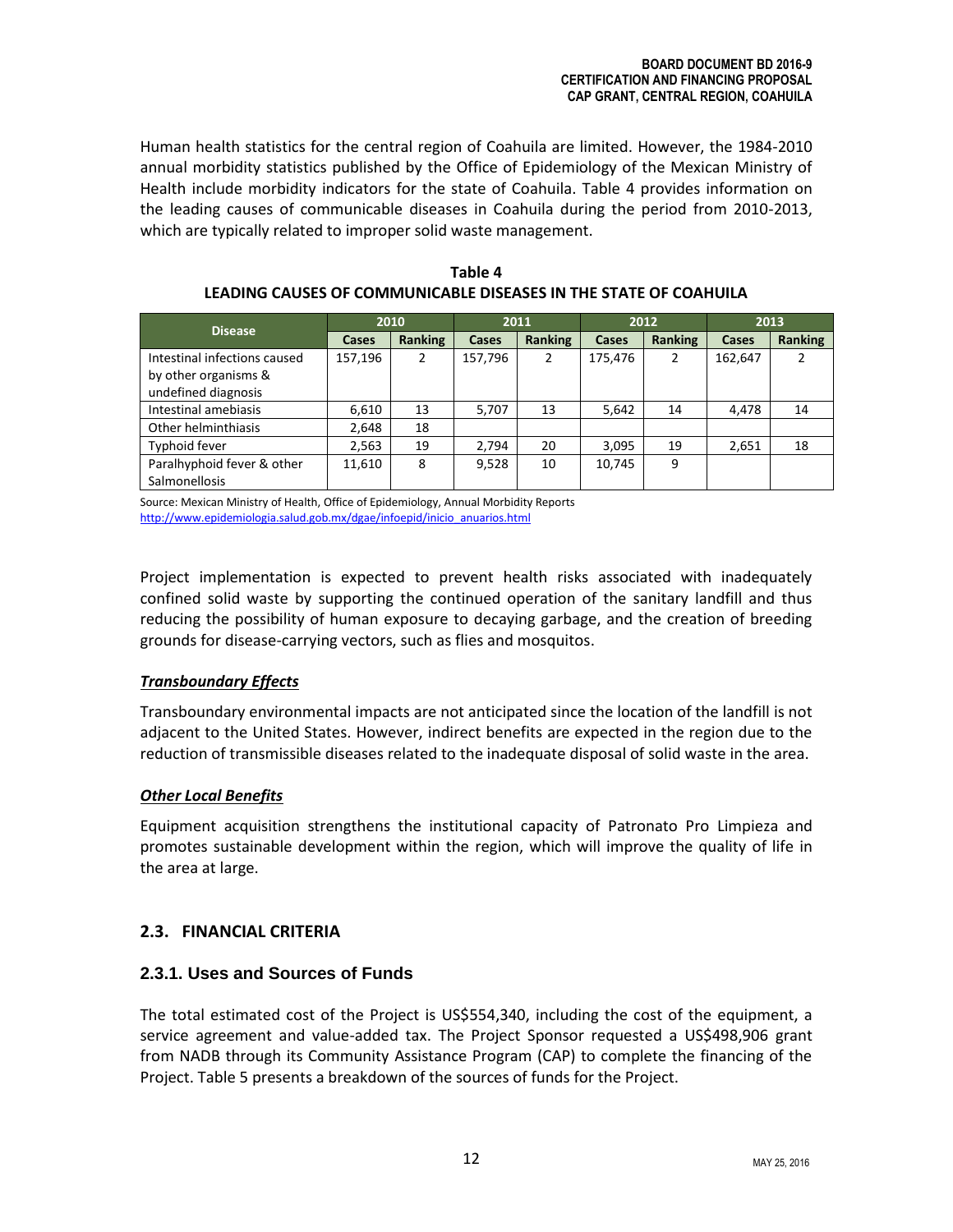| ,,,,,          |               |       |  |  |  |
|----------------|---------------|-------|--|--|--|
| <b>Uses</b>    | <b>Amount</b> | %     |  |  |  |
| Equipment*     | \$554,340     | 100.0 |  |  |  |
| <b>TOTAL</b>   | \$554,340     | 100.0 |  |  |  |
| <b>Source</b>  | <b>Amount</b> | %     |  |  |  |
| NADB CAP grant | \$498,906     | 90.0  |  |  |  |
| Sponsor equity | 55,434        | 10.0  |  |  |  |
| TOTAL          | \$554,340     | 100.0 |  |  |  |

#### **Table 5 USES AND SOURCES OF FUNDS (US\$)**

\*Includes the service agreement and value-added tax (VAT).

Since the Project costs may be paid in pesos, the Bank is proposing that the Board approve a CAP grant for up to US\$500,000, to cover any possible variation in the dollar amount based on fluctuations in the exchange rate. At no time will the CAP grant exceed 90% of the total Project cost.

# **2.3.2 Program Criteria Compliance**

The proposed Project complies with all CAP criteria. It is located within the U.S.‐Mexico border region served by BECC and NADB, is being sponsored by a public-private, non-profit organization that provides a public service and is in an environmental sector eligible for NADB financing. Additionally, as a solid waste project, it is considered a priority under the provisions of the CAP Program. As shown in the above table, the Project Sponsor has agreed to cover 10% of the project cost with its own funds, as required under the program.

Finally, there are no permits or authorizations required for the implementation of the Project, and the Project Sponsor is ready to initiate bidding for equipment acquisition once funding has been approved.

#### **2.3.3. Conclusion**

For the above reasons, NADB proposes providing a CAP grant for up to US\$500,000 to Patronato Pro Limpieza de los Municipios de la Región Centro del Estado de Coahuila, A.C., for the implementation of the Project.